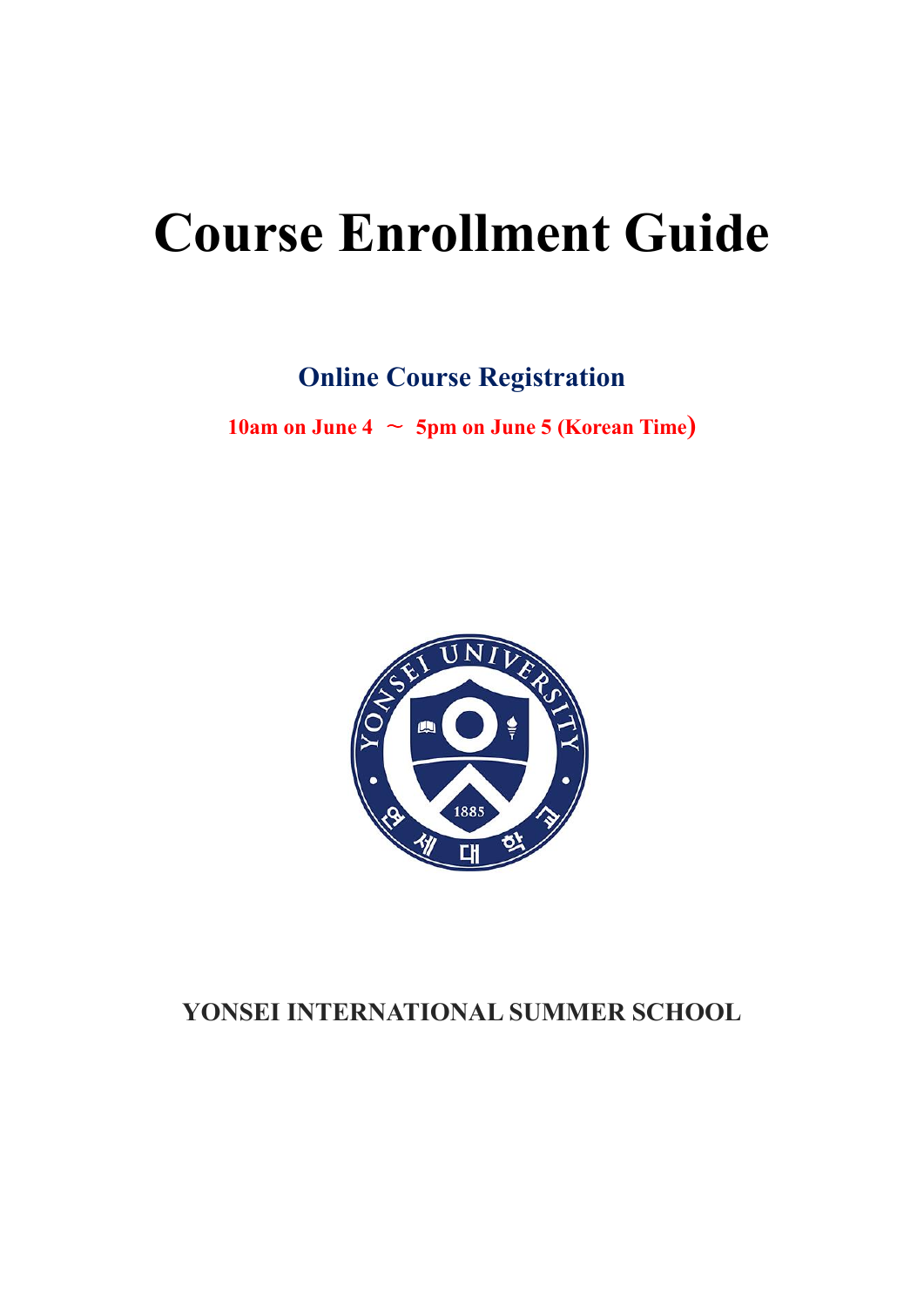#### **1. Regulations**

#### **Course Availability**

A course will be cancelled if less than five students register for the course. In the event that your class is cancelled due to the five student minimum policy, please consult with us immediately regarding alternate course registration [\(summer@yonsei.ac.kr\)](mailto:summer@yonsei.ac.kr).

**All courses have a maximum number of students, and spaces are reserved on a first-come, first-served basis. If there are more students than spaces available, you will be asked to register for an alternative class.**

#### **Course Load**

**Minimum: 6 Credits (2 Courses) Maximum: 9 Credits (3 Courses)**

**\* All YISS students must take 2 courses and can take up to 3 courses**.

\* Students cannot withdraw below the 2-course requirement.

\* Transcripts will not be issued for students who register for less than 6 credits (2 courses).

\* Internship program participants can only take 2 courses including the Internship program.

In order to complete a full semester's work in only six (four) weeks, YISS courses are highly intensive and fast paced.

For six-week courses, classes meet two class hours (100 minutes) each day (three class hours for Korean Language classes), four days a week (Mon  $\sim$  Thurs), for 6 weeks (46 in-class hours per course, 69 for Korean Language Course).

For four-week courses, classes meet three class hours (150 minutes) each day , four days a week (Mon  $\sim$  Thurs), for 4 weeks (46 in-class hours per course).

Course requirements include a mid-term examination, a final examination, and often a term paper, although the choice remains up to individual professors.

#### **Academic Calendar**

|                                   | 6-Week Track         | 4-Week Track            |  |  |  |  |  |
|-----------------------------------|----------------------|-------------------------|--|--|--|--|--|
| <b>Online Course Registration</b> |                      | June $4 \sim 5$         |  |  |  |  |  |
| <b>Classes Begin</b>              |                      | July 2                  |  |  |  |  |  |
| <b>Course Add &amp; Drop</b>      | July $2 \sim$ July 3 |                         |  |  |  |  |  |
| <b>Course Withdrawal</b>          | July 22 $\sim$ 23    | July 15 $\sim$ 16       |  |  |  |  |  |
| <b>Classes End</b>                | <b>August 8</b>      | July 25                 |  |  |  |  |  |
| <b>Course Evaluation</b>          | August $6 \sim 9$    | July 23 $\sim$ 26       |  |  |  |  |  |
| <b>Grades Check/Correction</b>    | August $14 \sim 16$  | July 31 $\sim$ August 2 |  |  |  |  |  |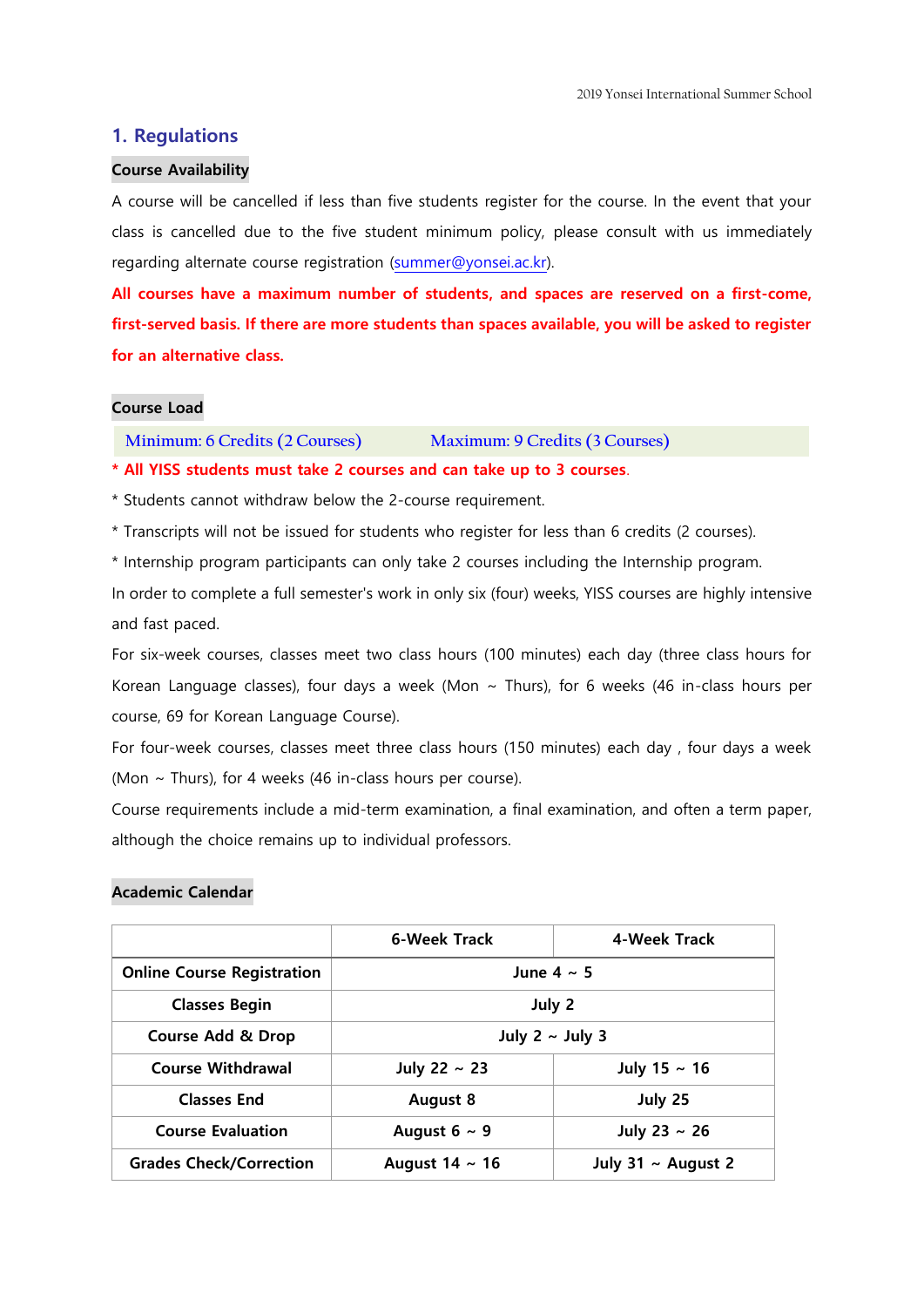#### **6-Week Track Korean Language Courses (Not include Korean(1))**

Class time: 15:20 ~ 18:00 (Mon, Tue, Wed, Thu)

#### **How to register**

| June $4 \sim 5$ | Course registration on-line through portal.yonsei.ac.kr                    |
|-----------------|----------------------------------------------------------------------------|
|                 | Placement Test at 15:20, Room 121, KLI (Map #621)                          |
| July 2          | (Room 105, KLI for those students that wish to take Beginning Korean       |
|                 | Language I course)                                                         |
|                 | Announcement of the placement test results will be posted in the lobby of  |
| July 3          | KLI Building around 13:30.                                                 |
|                 | If registered course is different from the placement test result, you must |
| July 2 $\sim$ 3 | change it during the course add/drop period through portal.yonsei.ac.kr    |

**\* The Korean Language Placement Test is compulsory for all students taking the Korean Language Class including beginners.**

**\* Please register the Korean Language course during the course registration period (June 4- 5), if you want to take. If not, it is not available to take the course.**

#### **Korea Summer Internship Program Participants**

If you are selected to participate in the Korea Summer Internship Program, please note that your class will already be added to your course enrollment. Korea Summer Internship is counted for 3 credits and will be indicated on the transcript along with your other YISS course. Internship program participants can only take 2 courses including the Internship program.

#### **Class Period**

#### **6-Week Track (Jul 2, 2019 ~ Aug 8, 2019)**

| <b>Period</b> | <b>Class Hours</b> | <b>Yonsei Portal Period</b>    |
|---------------|--------------------|--------------------------------|
|               | $09:00 \sim 10:40$ | 1, 2                           |
| 2             | $11:00 \sim 12:40$ | 3, 4                           |
|               | $13:20 \sim 15:00$ | 5, 6                           |
|               | $15:20 \sim 17:00$ | 7, 8                           |
|               |                    | 7,8,9 (Korean Language Course) |

#### **4-Week Track (Jul 2, 2019 ~ Jul 25, 2019)**

| <b>Period</b> | <b>Class Hours</b> | <b>Yonsei Portal Period</b> |
|---------------|--------------------|-----------------------------|
| 1Α            | $09:30 \sim 12:00$ | 1.2.3                       |
| 2Α            | $13:30 \sim 16:00$ | 5,6,7                       |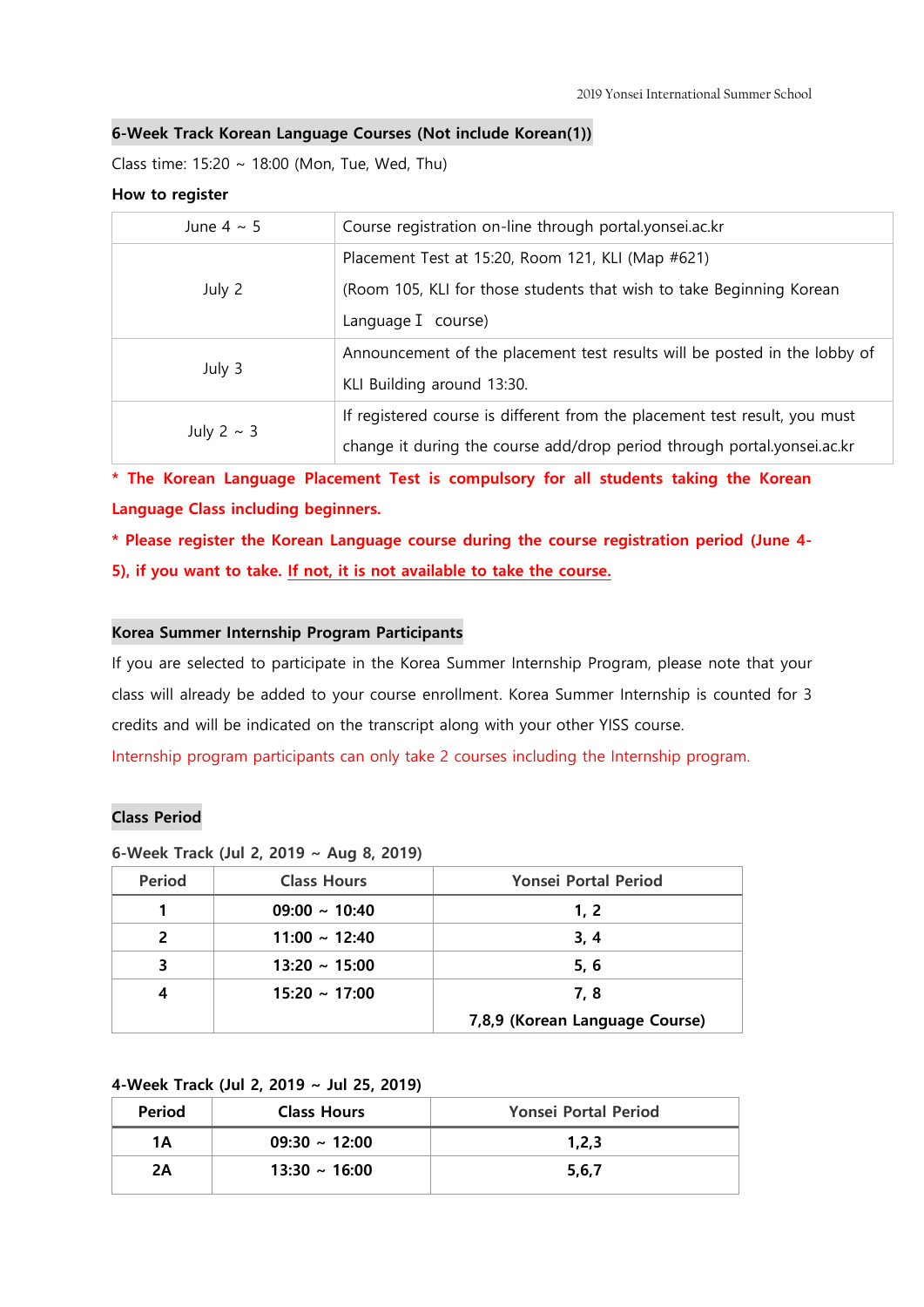## **2. Online Course Registration: [portal.yonsei.ac.kr](http://portal.yonsei.ac.kr/)**

#### **\* The Yonsei portal system will be accessible only during the registration period.**

① Go to Yonsei Portal (portal.yonsei.ac.kr), and click the "English" button on the top right corner for English service.



#### ② Click on the "Undergraduate Course Enrollment" banner.

| Sinchon                                  | Wonju                                                            |                                                       |                                                                   |                            | Korean   Login                   | Total                       | $\checkmark$                        |                                                    | Detail<br>Search |
|------------------------------------------|------------------------------------------------------------------|-------------------------------------------------------|-------------------------------------------------------------------|----------------------------|----------------------------------|-----------------------------|-------------------------------------|----------------------------------------------------|------------------|
| C<br>연세포탈서비스                             |                                                                  |                                                       |                                                                   |                            |                                  | <b>System</b>               | <b>Academic Information</b>         | <b>Administration</b><br><b>Information System</b> |                  |
| <b>The Main</b><br><b>Portal Service</b> |                                                                  |                                                       |                                                                   |                            |                                  |                             |                                     |                                                    |                  |
|                                          | e<br><b>LAAIDE</b><br>Evaluation:<br>Undergraduate<br>& Graduate | 30<br>Course Catalogue<br>Undergraduate<br>& Graduate | $\overline{\phantom{a}}$<br>Undergraduate<br>Course<br>Enrollment |                            |                                  |                             |                                     |                                                    |                  |
| 루<br>Graduate<br>Course<br>Enrollent     | $\Omega$<br>Final Grades<br>for Current<br>Semester              | e<br>Tuition and<br>Payment                           |                                                                   |                            |                                  |                             |                                     |                                                    |                  |
| <b>IT Service</b>                        |                                                                  |                                                       | 贮<br><b>Online Transcripts</b><br>& Certificates                  | $\times$<br>Web Mail       | 雨<br>Space Reservation<br>System | Rental Service<br>Available | tand<br>Int'l Campus<br>Shuttle Bus | EJectronic<br>Attendance<br>Register               |                  |
|                                          | <b>Links</b>                                                     |                                                       |                                                                   | $\circ$<br>Yonsei Homepage | Ġ.<br>Medical Center             | Alumni Association          | Integrated<br>Information System    |                                                    |                  |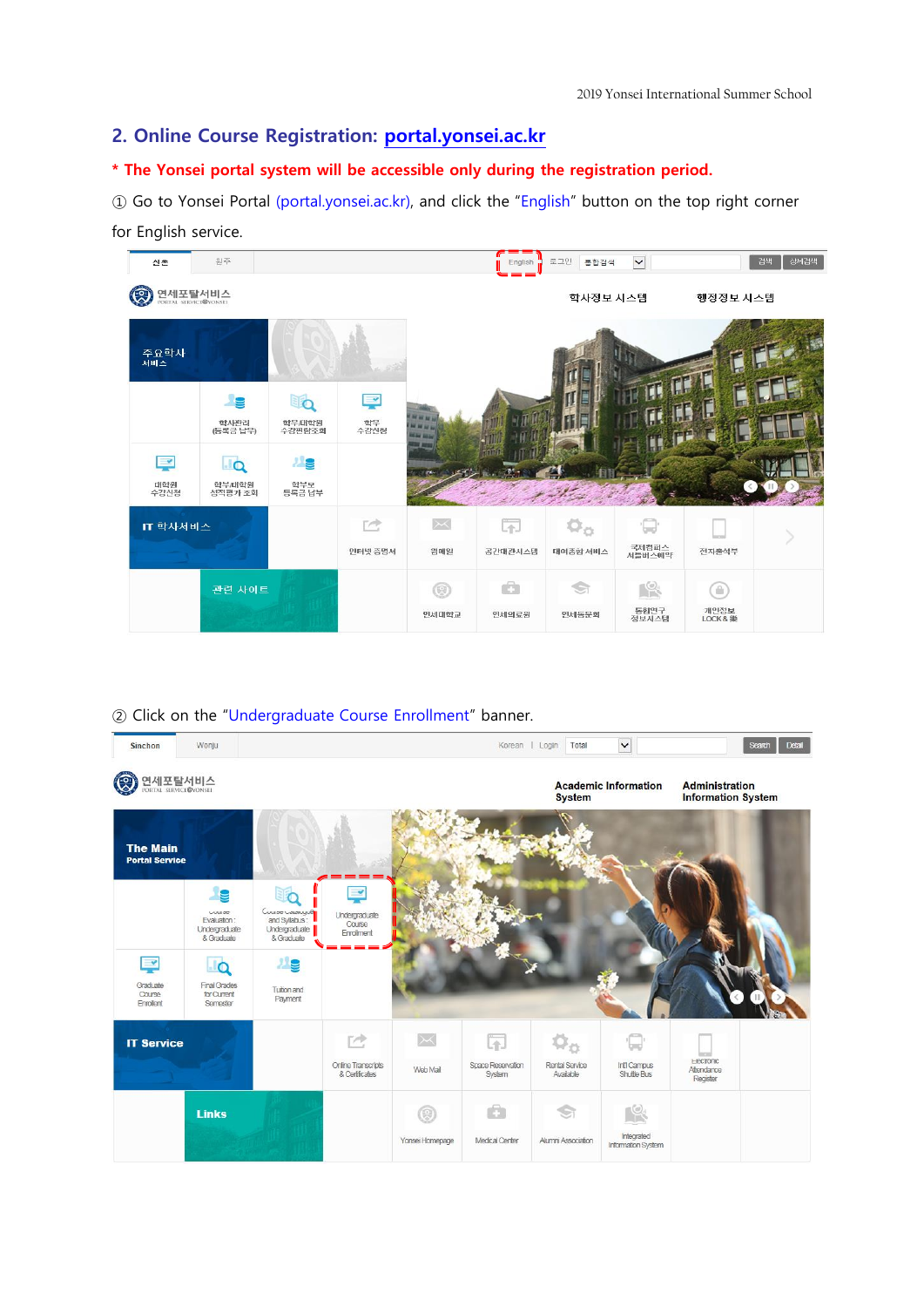③ Log In

**ID**: Your student ID No. (201984XXXX)

**\* You can find your student ID Number by logging into the YISS website [\(summer.yonsei.ac.kr/s3\\_2.asp\)](http://summer.yonsei.ac.kr/s3_2.asp) from 2:00 pm on May 31.**

Please note that only those students who have completed enrollment can find the ID.

**Password:** 6 digit of your date of birth (YYMMDD)

Ex) If you were born on May 29 of 1990, your password will be '900529'

| 연세대학교<br><sup>YONSELUNYURSITY</sup> |                        | KOREAN VERSION |
|-------------------------------------|------------------------|----------------|
| <b>Yonsei University</b>            |                        |                |
| <b>Student ID</b><br>Password       |                        | Log In         |
|                                     | Introduction<br>Manual |                |

④ Go to "Course Enrollment". To see the courses offered by YISS, please choose Undergraduate > Supplementary Term > International Summer School.

|              |            | 여세대한교<br><b>VONSEL UNIVERSITY</b> |                                                                                                        | 2015 Winter Abroad at Yonsei |                           |               |                                |                                           |                               |                        |                         |              |                |                                                           |  |                                   |                          | Logout                         |
|--------------|------------|-----------------------------------|--------------------------------------------------------------------------------------------------------|------------------------------|---------------------------|---------------|--------------------------------|-------------------------------------------|-------------------------------|------------------------|-------------------------|--------------|----------------|-----------------------------------------------------------|--|-----------------------------------|--------------------------|--------------------------------|
| Notice       |            |                                   |                                                                                                        |                              |                           |               |                                |                                           |                               |                        |                         |              |                | Waiting System Period 2015.11.23.08:00 ~ 2015.11.24.17:00 |  |                                   |                          |                                |
|              |            |                                   | 黒色魚影 野界 ヨヨヨヨヨヨヨ 秋樹乳樹目                                                                                  |                              |                           |               |                                |                                           |                               |                        |                         |              |                |                                                           |  |                                   |                          |                                |
|              |            |                                   | Major Search Undergraduate Programs                                                                    | $\mathord{\sim}$             | Supplementary Tern V      |               | International Winter V         | $-a$ ll-                                  |                               | $\checkmark$           | Search                  | т            |                |                                                           |  |                                   |                          |                                |
|              |            |                                   | = ਮਦ√word ਤਬਰਦn= ਦਿੱਖੀ se ਦਰਖਾ                                                                         |                              |                           |               |                                |                                           |                               |                        |                         |              |                |                                                           |  |                                   |                          |                                |
| Wish<br>List | Grade Unit |                                   | $\Box$ Identical Courses 2 Course Description $\Box$ Syllabus $\Box$ Reference<br>Course Code-Sec.-Lab | Apply                        | Course Title              |               | Credi Instructor               | Time                                      | Room                          | Remain                 | <b>Total</b><br>Waiting |              | Ref.           | Maior<br>Remainin                                         |  |                                   |                          | Remaining by each gra Exchange |
| 스            | $\circ$    | 1000                              | ECO1103-11-00 Q 3                                                                                      | <b>Apply</b>                 | PRINCIPLES OF MICROE      |               | 3 choi Byung ··· Mon1,2,3, ··· |                                           | Edu603                        | 24                     | $\circ$                 |              |                |                                                           |  | $\overline{\mathbf{z}}$           | $\overline{\bf{4}}$      | Student<br>$\circ$             |
| 소            | $\circ$    | 1000                              | IEE1137-01-00 QO 国                                                                                     | Apply                        | KOREAN LANGUAGE 1         |               | 1 jeon na yo…                  |                                           |                               | $\circ$                | $\circ$                 |              |                | $\sim$                                                    |  |                                   |                          | $\circ$                        |
| ٹ            | $\circ$    | 1000                              | IEE1138-01-00 QQ                                                                                       | <b>Apply</b>                 | KOREAN LANGUAGE 2         |               | 1 jeon na yo ···               |                                           |                               | $\circ$                | $\circ$                 |              |                | ٠                                                         |  |                                   | ٠                        | $\circ$                        |
| 소            | $\circ$    | 1000                              | IEE1139-01-00 Q ① 国                                                                                    | <b>Apply</b>                 | KOREAN LANGUAGE 3         |               | 1 jeon na yo ···               |                                           |                               | $\circ$                | 1                       |              |                | $\sim$                                                    |  |                                   |                          | $\circ$                        |
| 스            | $\circ$    | 1000                              | IEE1140-01-00 Q ① 国                                                                                    | Apply                        | TAEKWONDO 1               |               |                                | 1 Kim Young ··· Mon5.6.Tu ··· Spo203(Ta · |                               | $\circ$                | $\mathbf{1}$            |              |                | $\overline{\phantom{a}}$                                  |  |                                   | $\overline{\phantom{a}}$ | $\circ$                        |
| ک            | $\circ$    | 2000                              | IFF2019-01-00 Q ① 国                                                                                    | <b>Apply</b>                 | INTRODUCTORY PSYCH ···    |               | 3 Jeong AnSuk Mon1.2.3         |                                           | Edu405                        | 26                     | $\circ$                 |              |                |                                                           |  |                                   |                          | $\circ$                        |
| 소            | $\circ$    | 2000                              | IEE2045-01-00 Q ① 国                                                                                    | <b>Apply</b>                 | <b>CONTEMPORARY ARTS:</b> |               | 3 Shin Chun ··· Mon1.2.3. ···  |                                           | Edu614                        | 29                     | $\circ$                 |              |                | ٠                                                         |  |                                   |                          | $\circ$                        |
| 스            | $\circ$    | 3000                              | IEE3343-01-00 □ ② 国                                                                                    | <b>Apply</b>                 | FINANCIAL ACCOUNTING      | $\rightarrow$ |                                | JOO In Ki Mon1.2.3.                       | Edu410                        | 26                     | $\circ$                 |              |                |                                                           |  |                                   |                          | $\circ$                        |
| No.          |            | Confirm List $\odot$              | Course Code-Sec.-Lab                                                                                   | <b>Course Title</b>          | <b>Credits</b>            | Instructor    | Time                           |                                           | Remaining Credits : 4<br>Room | Remaining<br>Remaining | Major                   | $\mathbf{1}$ |                | Registered Credits: 3 (3)<br>Remaining by each grade      |  | Maximum Credits: 7<br><b>Note</b> |                          |                                |
| $\mathbf{1}$ |            |                                   | SOC3202-01-00 Cancel                                                                                   | SOCIAL THOUGHT               | 3                         |               | Ha Hongkyu Mon1.2.3.Tu-        |                                           | BizHB225                      | 14                     |                         |              | $\overline{z}$ | 3<br>$\overline{4}$                                       |  |                                   |                          |                                |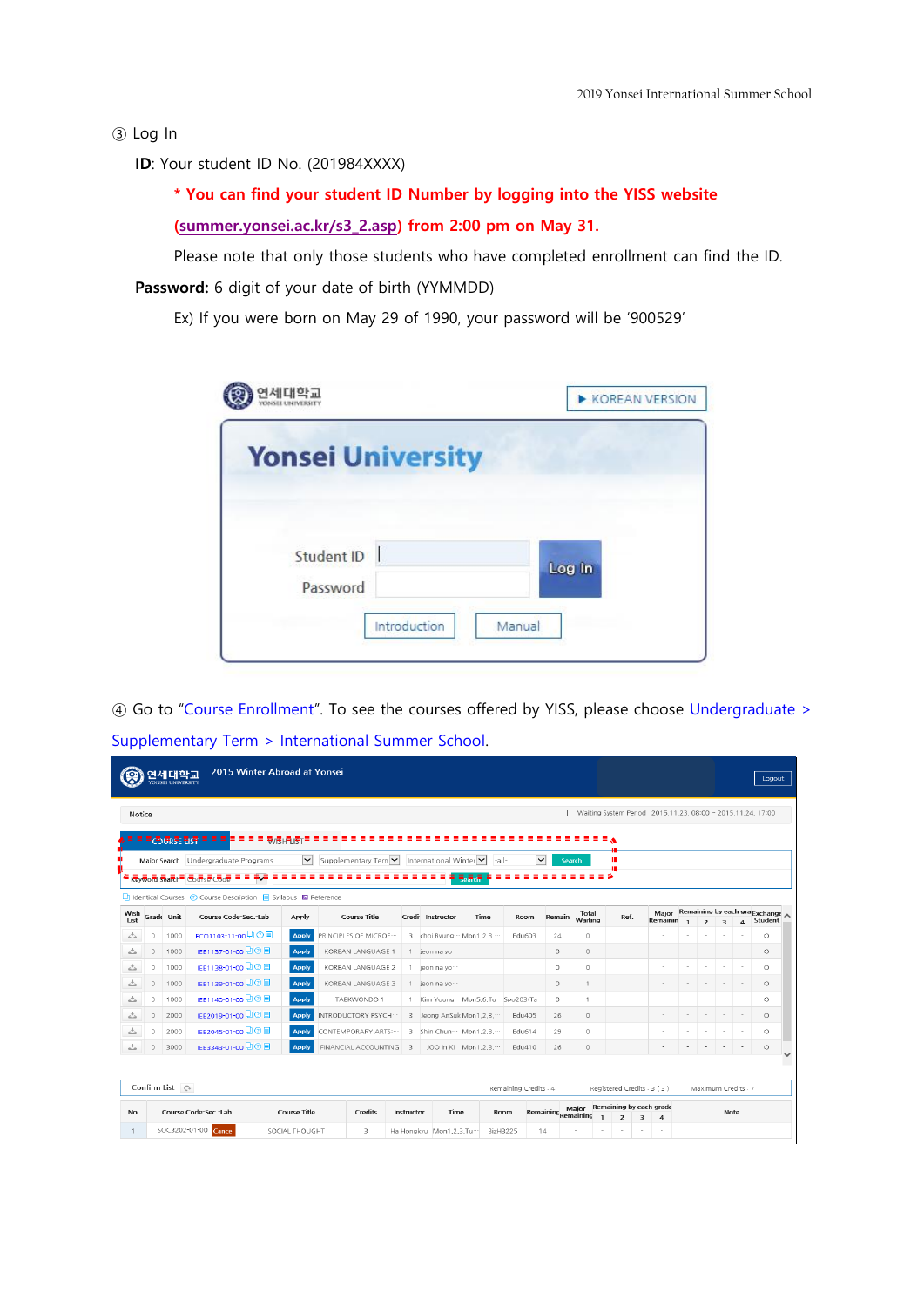**E** Add a course by clicking the code No. or the **APPM** button on the course list.

Delete a course by clicking on the **Concel** button of the Course Enrollment Results.

|              |         | 연세대학교<br><b>YONSEI UNIVERSITY</b> | 2015 Winter Abroad at Yonsei                                                       |                     |                        |            |                                |                                |        |                                |                  |                |                                                                             |   | Ñ                        |                         |                          | Logout                                    |
|--------------|---------|-----------------------------------|------------------------------------------------------------------------------------|---------------------|------------------------|------------|--------------------------------|--------------------------------|--------|--------------------------------|------------------|----------------|-----------------------------------------------------------------------------|---|--------------------------|-------------------------|--------------------------|-------------------------------------------|
| Notice       |         |                                   |                                                                                    |                     |                        |            |                                |                                |        |                                |                  |                | Waiting System Period 2015.11.23.08:00 ~ 2015.11.24.17:00                   |   |                          |                         |                          |                                           |
|              |         | <b>COURSE LIST</b>                |                                                                                    | WISH LIST           |                        |            |                                |                                |        |                                |                  |                |                                                                             |   |                          |                         |                          |                                           |
|              |         |                                   | Major Search Undergraduate Programs                                                | $\checkmark$        | Supplementary Tern V   |            | International Winter           | $-a$                           | ▽      |                                | Search           |                |                                                                             |   |                          |                         |                          |                                           |
|              |         |                                   | $\check{~}$<br>Keyword Search Course Code                                          |                     |                        |            |                                | Search                         |        |                                |                  |                |                                                                             |   |                          |                         |                          |                                           |
|              |         |                                   | $\Box$ I Identical Courses (2) Course Description $\Box$ Syllabus $\Box$ Reference |                     |                        |            |                                |                                |        |                                |                  |                |                                                                             |   |                          |                         |                          |                                           |
| Wish<br>List |         | Grade Unit                        | Course Code-Sec.-Lab                                                               | Apply               | Course Title           |            | Credi <sup>l</sup> Instructor  | Time                           | Room   | Remain                         | Total<br>Waiting | Ref.           | Maior<br>Remainin                                                           |   | $\overline{\phantom{a}}$ | $\overline{\mathbf{3}}$ | $\overline{\mathbf{4}}$  | Remaining by each gra Exchange<br>Student |
| 스            | $\circ$ | 1000                              | ECO1103-11.00 Q Q 国                                                                | <b>Apply</b>        | PRINCIPLES OF MICROE   |            | 3 choi Byung ··· Mon1.2.3. ··· |                                | Edu603 | 24                             | $\circ$          |                |                                                                             |   |                          | ٠                       | ٠                        | $\circ$                                   |
| ۵            | $\circ$ | 1000                              | IEE1137-01-00 00 2                                                                 | <b>Apply</b>        | KOREAN LANGUAGE 1      |            | 1 ieon na vo <sup></sup>       |                                |        | $\circ$                        | $\circ$          |                |                                                                             |   |                          |                         | ٠                        | $\circ$                                   |
| 스            | $\circ$ | 1000                              | IEE1138-01-00 QQ                                                                   | Apply               | KOREAN LANGUAGE 2      |            | 1 jeon na yo-                  |                                |        | $\circ$                        | $\circ$          |                |                                                                             | ÷ | ٠                        | ×                       | ٠                        | $\circ$                                   |
| 소            | $\circ$ | 1000                              | IEE1139-01-00 Q ② 国                                                                | <b>Apply</b>        | KOREAN LANGE           |            |                                | Click Code or Apply No. to add |        |                                |                  |                |                                                                             |   |                          |                         |                          | $\circ$                                   |
| 소            | $\circ$ | 1000                              | IEE1140-01-00 Q O 国                                                                | <b>Apply</b>        | <b>TAEKWOND</b>        |            |                                |                                |        |                                |                  |                |                                                                             |   |                          |                         | ×                        | O                                         |
| 스            | $\circ$ | 2000                              | IEE2019-01-00 Q ① 国                                                                | <b>Apply</b>        | INTRODUCTORY PSYCH ··· |            | 3 Jeong AnSuk Mon1.2.3         |                                | Edu405 | 26                             | $\circ$          |                |                                                                             |   |                          |                         | ٠                        | $\circ$                                   |
| 스            | 0       | 2000                              | IEE2045-01-00 Q O I                                                                | <b>Apply</b>        | CONTEMPORARY ARTS:     |            | 3 Shin Chun ··· Mon1,2,3, ···  |                                | Edu614 | 29                             | $\circ$          |                |                                                                             |   |                          |                         | ×                        | $\circ$                                   |
| 스            | $\circ$ | 3000                              | IEE3343-01-00 Q O I                                                                | <b>Apply</b>        | FINANCIAL ACCOUNTING 3 |            |                                | JOO In Ki Mon1.2.3.            | Edu410 | 26                             | $\circ$          |                |                                                                             |   |                          |                         | $\overline{\phantom{a}}$ | $\circ$                                   |
| No.          |         | Confirm List $\bigcirc$           | Course Code-Sec.-Lab                                                               | <b>Course</b> Title | Credits                | Instructor | <b>Click Cancel</b><br>Time    | to delete<br>Room              |        | dits: 4<br>Remaining Remaining | Major            | $\overline{2}$ | Registered Credits: 3 (3)<br>Remaining by each grade<br>з<br>$\overline{4}$ |   | Maximum Credits: 7       | Note                    |                          |                                           |
| 1            |         |                                   | SOC3202-01-00 Cancel                                                               | SOCIAL THOUGHT      | 3                      |            | Ha Hongkyu Mon1,2,3,Tu-        | BizHB225                       | 14     |                                |                  |                | ×<br>$\overline{\phantom{a}}$                                               |   |                          |                         |                          |                                           |

## ⑥ Confirm the courses you have enrolled in at "Course Schedule" tab before logging out.

| Sinchon                                          | Wonju                                                           |                                                                  | You are logged in (password change)        |                                      | Korean   LogOut                   | Total                                                                    | $\checkmark$                                                     |                                                               | Search | Detail |
|--------------------------------------------------|-----------------------------------------------------------------|------------------------------------------------------------------|--------------------------------------------|--------------------------------------|-----------------------------------|--------------------------------------------------------------------------|------------------------------------------------------------------|---------------------------------------------------------------|--------|--------|
| 연세포탈서비스<br>S<br>PORTAL SERVICE@YONSEL            |                                                                 |                                                                  |                                            |                                      |                                   | <b>System</b>                                                            | <b>Academic Information</b>                                      | <b>Administration</b><br><b>Information System</b>            |        |        |
| <b>The Main</b><br><b>Portal Service</b>         |                                                                 |                                                                  |                                            |                                      |                                   | System<br>Non-Degree Special<br><b>Programs</b><br>Electronic Attendance | Academic Management                                              | <b>YSCEC</b><br><b>Issue Student ID</b>                       |        |        |
|                                                  | <b>Final Grades</b><br>for Current<br>Semester                  | Course Catalogue<br>and Syllabus:<br>Undergraduate<br>& Graduate | <b>Select Academic</b>                     | <b>Management System</b>             |                                   | Register<br><b>Center for Educational</b><br>Institute of Language       | <b>Development and Services</b><br><b>Research and Education</b> | Career Support<br><b>Central Library</b><br>Counseling Center |        |        |
| $\rightarrow$<br>Graduate<br>Course<br>Enrollent | $\circ$<br>Course<br>Evaluation:<br>Undergraduate<br>& Graduate | е<br>Tuition and<br>Payment                                      |                                            |                                      |                                   | <b>Leadership Center</b>                                                 |                                                                  |                                                               |        |        |
| <b>IT Service</b>                                |                                                                 |                                                                  | re<br>Online Transcripts<br>& Certificates | $\overline{\mathcal{S}}$<br>Web Mail | r.<br>Space Reservation<br>System | Rental Service<br>Available                                              | Int'l Campus<br>Shuttle Bus                                      | Electronic<br>Attendance<br>Register                          |        |        |
|                                                  | <b>Links</b>                                                    |                                                                  |                                            | $\odot$<br>Yonsei Homepage           | aCh<br>Medical Center             | Alumni Association                                                       | Organizations Links                                              |                                                               |        |        |